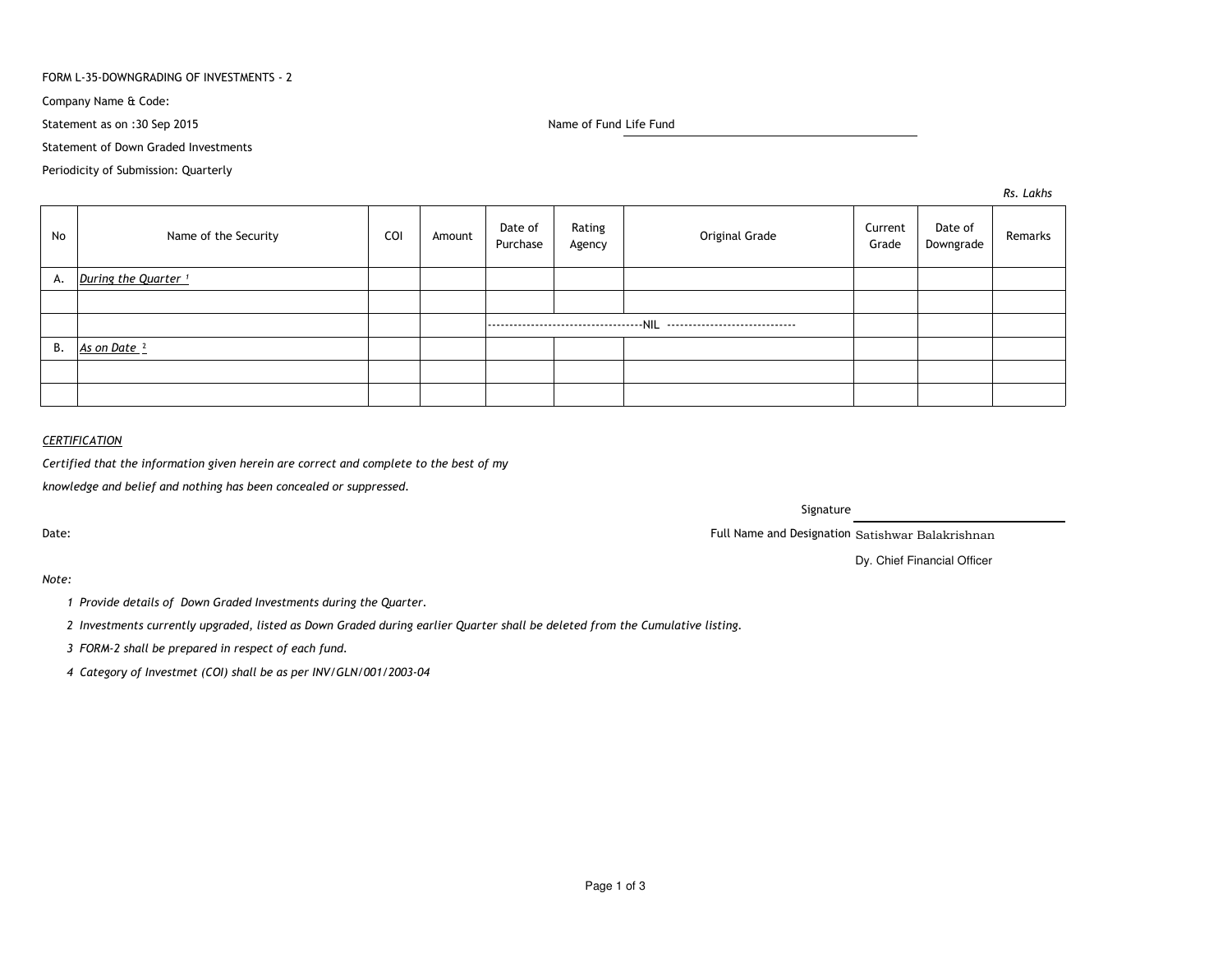### FORM L-35-DOWNGRADING OF INVESTMENTS - 2

Company Name & Code:

Statement as on :30 Sep 2015

Statement of Down Graded Investments

### Periodicity of Submission: Quarterly

Name of Fund Unit Linked Fund

| No        | Name of the Security                            | COI         | Amount   | Date of<br>Purchase        | <b>Rating</b><br>Agency |            | Original Grade | Current<br>Grade | Date of<br>Downgrade | Remarks    |
|-----------|-------------------------------------------------|-------------|----------|----------------------------|-------------------------|------------|----------------|------------------|----------------------|------------|
| А.        | During the Quarter <sup>1</sup>                 |             |          |                            |                         |            |                |                  |                      |            |
|           | 19.55% HINDALCO INDUSTRIES LTD (MD: 25.04.2022) | <b>OLDB</b> |          | 1,498.83 25/04/2012 CRISIL |                         | <b>JAA</b> |                | AA-              | 03/08/2015           | INA        |
|           | 29.55% HINDALCO INDUSTRIES LTD (MD: 27.06.2022) | <b>OLDB</b> | 1.270.89 | 4-Oct-12 CRISIL            |                         | <b>AA</b>  |                | IAA-             | 03/08/2015           | <b>NA</b>  |
|           | 39.60 HINDALCO INDUSTRIES LTD MD: 02.08.2022    | <b>OLDB</b> | 509.80   | 16-Jul-13 CRISIL           |                         | AA         |                | IAA-             | 03/08/2015           | <b>NA</b>  |
|           |                                                 |             |          |                            |                         |            |                |                  |                      |            |
| <b>B.</b> | As on Date <sup>2</sup>                         |             |          |                            |                         |            |                |                  |                      |            |
|           | 19.55% HINDALCO INDUSTRIES LTD (MD: 25.04.2022) | <b>OLDB</b> |          | 1.498.83 25/04/2012 CRISIL |                         | <b>AA</b>  |                | AA-              | 03/08/2015           | <b>INA</b> |
|           | 29.55% HINDALCO INDUSTRIES LTD (MD: 27.06.2022) | <b>OLDB</b> | 1.270.89 | 4-Oct-12 CRISIL            |                         | AA         |                | IAA-             | 03/08/2015           | <b>NA</b>  |
|           | 39.60 HINDALCO INDUSTRIES LTD MD: 02.08.2022    | <b>OLDB</b> | 509.80   | 16-Jul-13 CRISIL           |                         | <b>AA</b>  |                | AA-              | 03/08/2015           | <b>NA</b>  |
|           |                                                 |             |          |                            |                         |            |                |                  |                      |            |

# *CERTIFICATION*

*Certified that the information given herein are correct and complete to the best of my*

*knowledge and belief and nothing has been concealed or suppressed.*

Date:

Signature

Full Name and Designation Satishwar Balakrishnan

Dy. Chief Financial Officer

### *Note:*

*<sup>1</sup> Provide details of Down Graded Investments during the Quarter.* 

*<sup>2</sup> Investments currently upgraded, listed as Down Graded during earlier Quarter shall be deleted from the Cumulative listing.*

*<sup>3</sup> FORM-2 shall be prepared in respect of each fund.*

*<sup>4</sup> Category of Investmet (COI) shall be as per INV/GLN/001/2003-04*

*Rs. Lakhs*